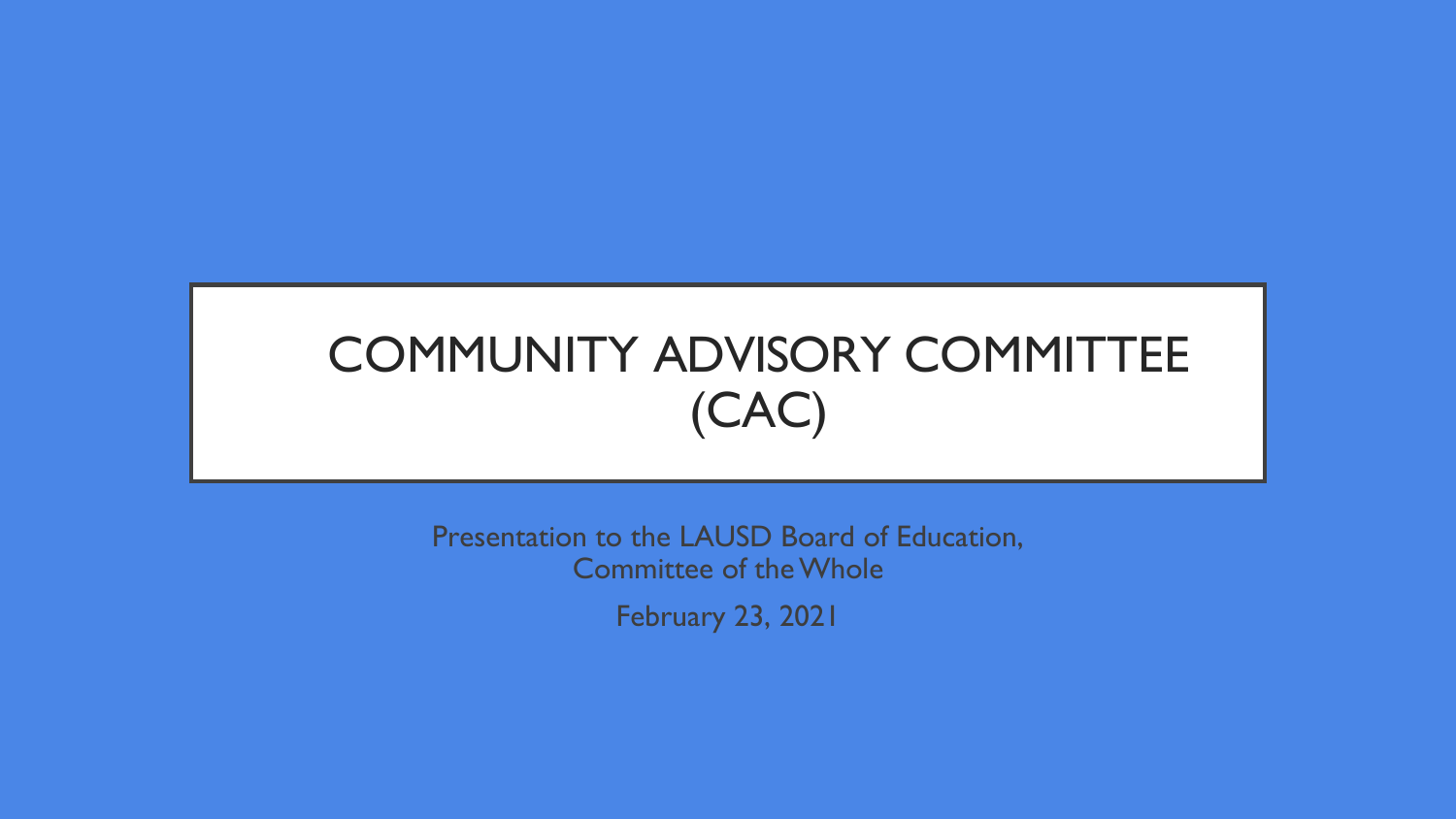## **IDEA & SB 98: Ensuring In Person Services for Kids with IEPs During Campus Closures**

#### **IDEA: Individuals with (dis)Abilities Act**

- Guarantees that all students with (dis)abilities have access to Free & Appropriate Public Education (FAPE)
- Individualized Education Programs (IEPs) are specifically tailored to each student's needs, offering services such as speech, occupationalor physical therapies and/or behavioral aides.
- \*\*IDEA was not waived during the pandemic, and all IEPs must be implemented to the greatest extent possible during the pandemic.\*\*

#### **Senate Bill 98**

- Senate Bill 98,signed in June 2020, also states that school districts should "offer classroom-based instruction whenever possible, particularly for pupils who have experienced significant learning loss due to school closures. . . ." and
- \*\*"local educational agency shall offer in-person instruction to the greatest extent possible." Id.  $\S$ 43504(b).\*\*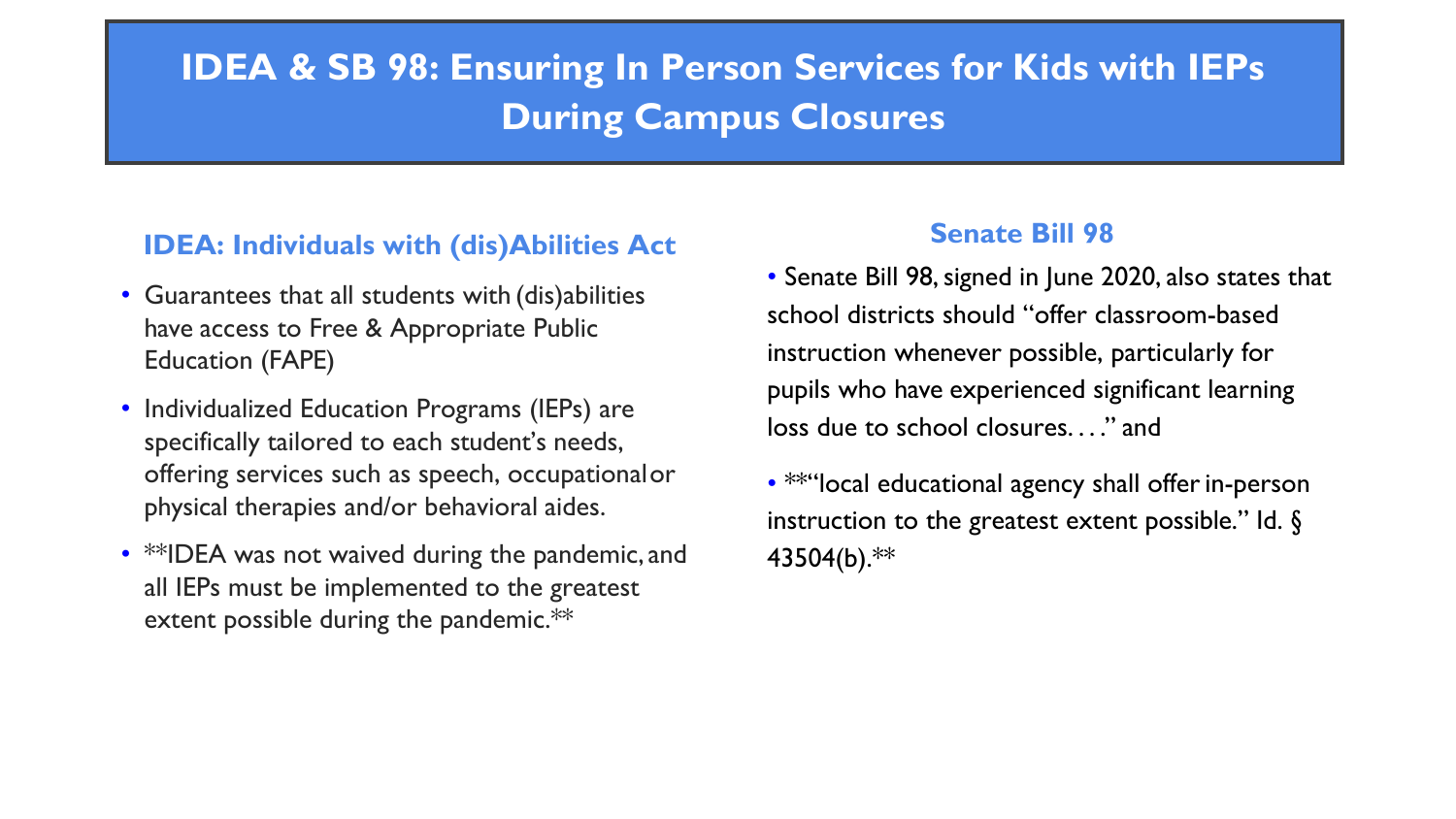## **LOS ANGELES COUNTY DEPARTMENT OFPUBLIC HEALTH GUIDANCE (as of Sept. 2020)**

# **On-going Permitted School Activities**



- All schools can offer support/services for high need students in small cohorts or 1:1 setting; 25% of total student body allowed on-campus at any given time for these services.
- Licensed and license-exempt childcare can be provided in stable cohorts.
- School-based organized youth sports allowed for outdoor conditioning, skill ٠ building, and outdoor low-contact sports with limited inter-team competitions (cross-country, swimming, tennis, track and field).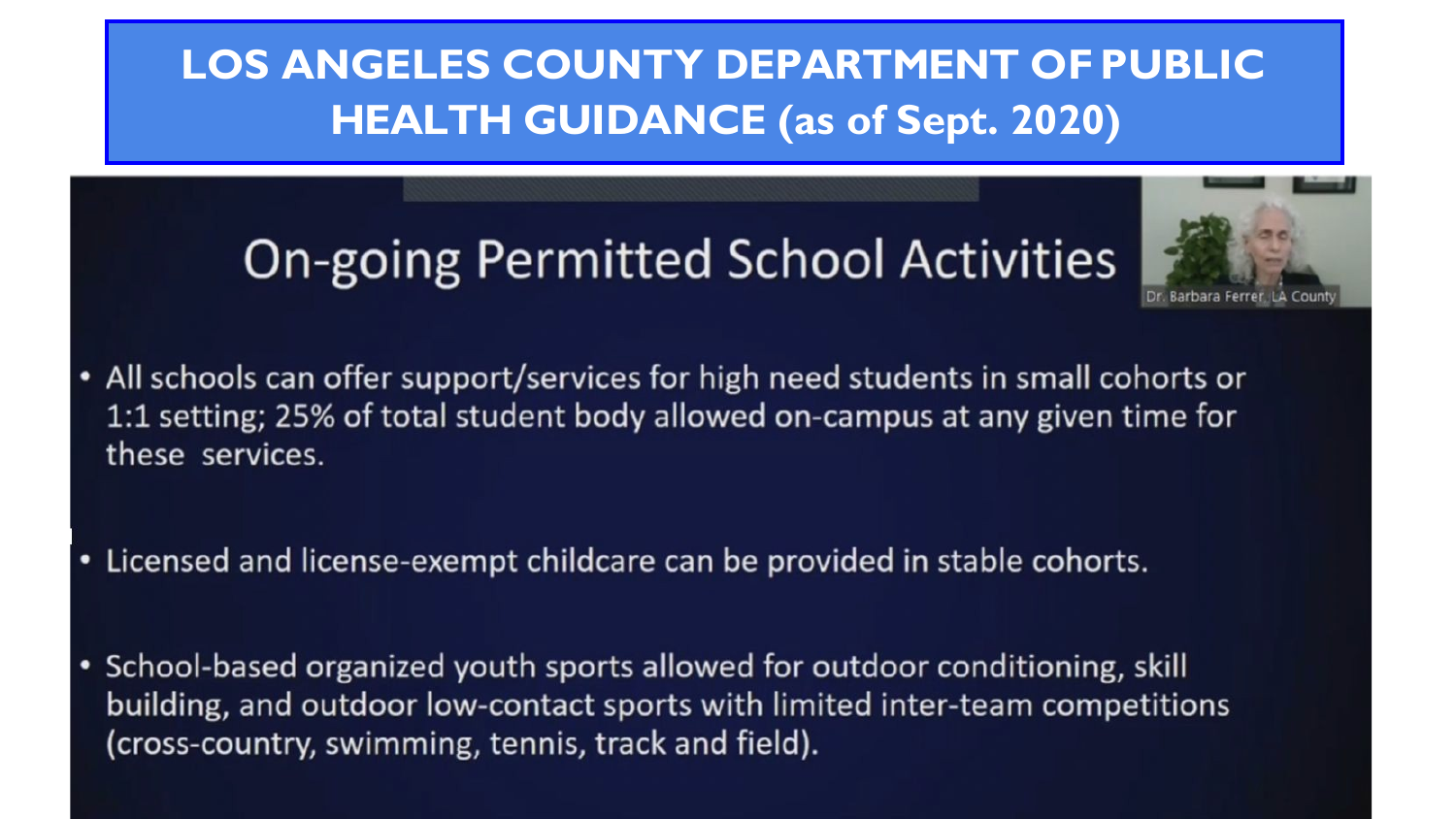#### **Jan. 27, 2021:VISITWITH BOARD MEMBER DR. MCKENNA**

#### **ACCESS & COMPLIANCE**

•Why is LAUSD not offering in person services to 25% of highest needs kids?

•What plans for remediation are there?

#### **ACCESS & COMPLIANCE**

•There are teachers who are willing to return.

What system is the district setting up to make it possible?

#### **DIGITAL ACCESS**

•Unreliable internet connections resulting in child being marked absent and not accessing learning.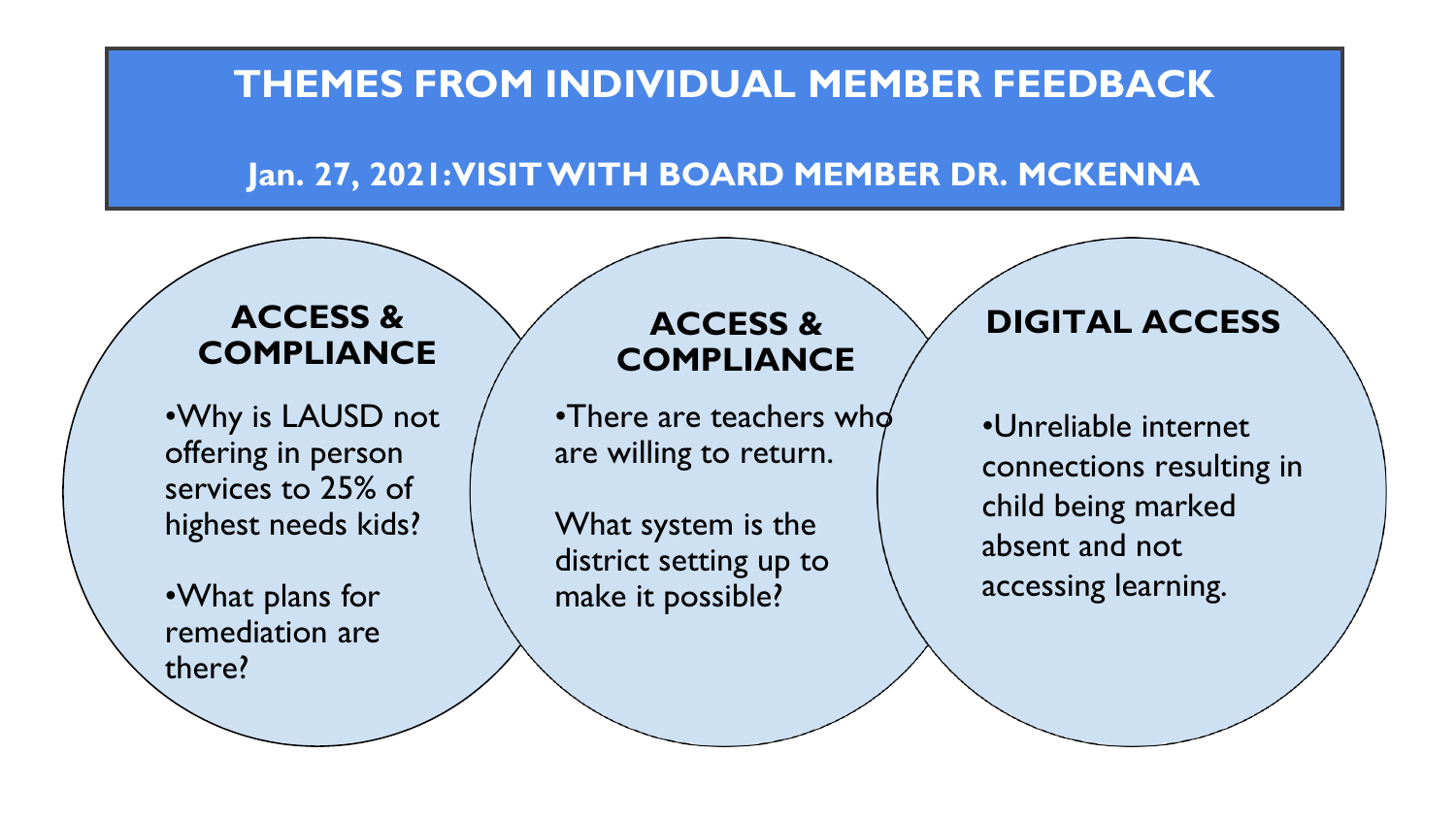#### **Jan. 27, 2021: SIGNIFICANT DISPROPORTIONALITY PLAN**

### **ENGAGEMENT**

•Need improved communication on how and when input is being solicited.

#### **ENGAGEMENT**

•Are the students and parents at the schools where the plan is being piloted being engaged for ongoing feedback?

#### **ENGAGEMENT**

•Will the plan be rolled out in H.E.E.T. schools?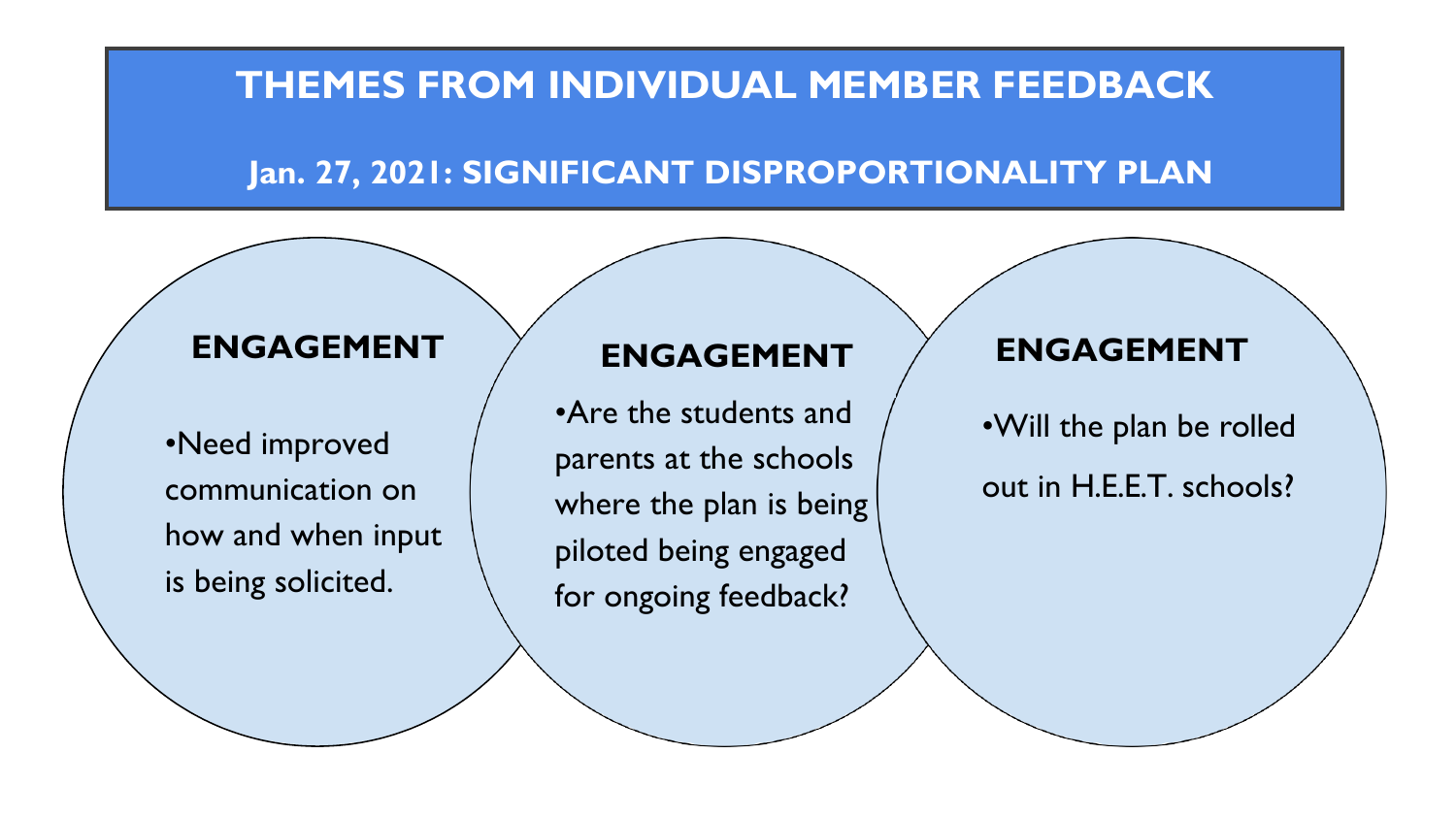### **Jan. 27, 2021: SIGNIFICANT DISPROPORTIONALITY PLAN**

#### **DEVELOPMEN PROFESSIONAL DEVELOPMENT**

•Cultural suspended? What responsiveness. •Addressing over identification of Black students as Emotionally Disturbed.

#### **BEST PRACTICES**

•Why do kids get

purpose does it serve?

## **STRAFFING**

•Is disproportionality **besphlanofsoir VgatchngatoodsBlack** 

•Deaesh eir salydh appreideins sah of bod sntwoithoau m<del>Biloac</del>htty p bidslation of Black kids?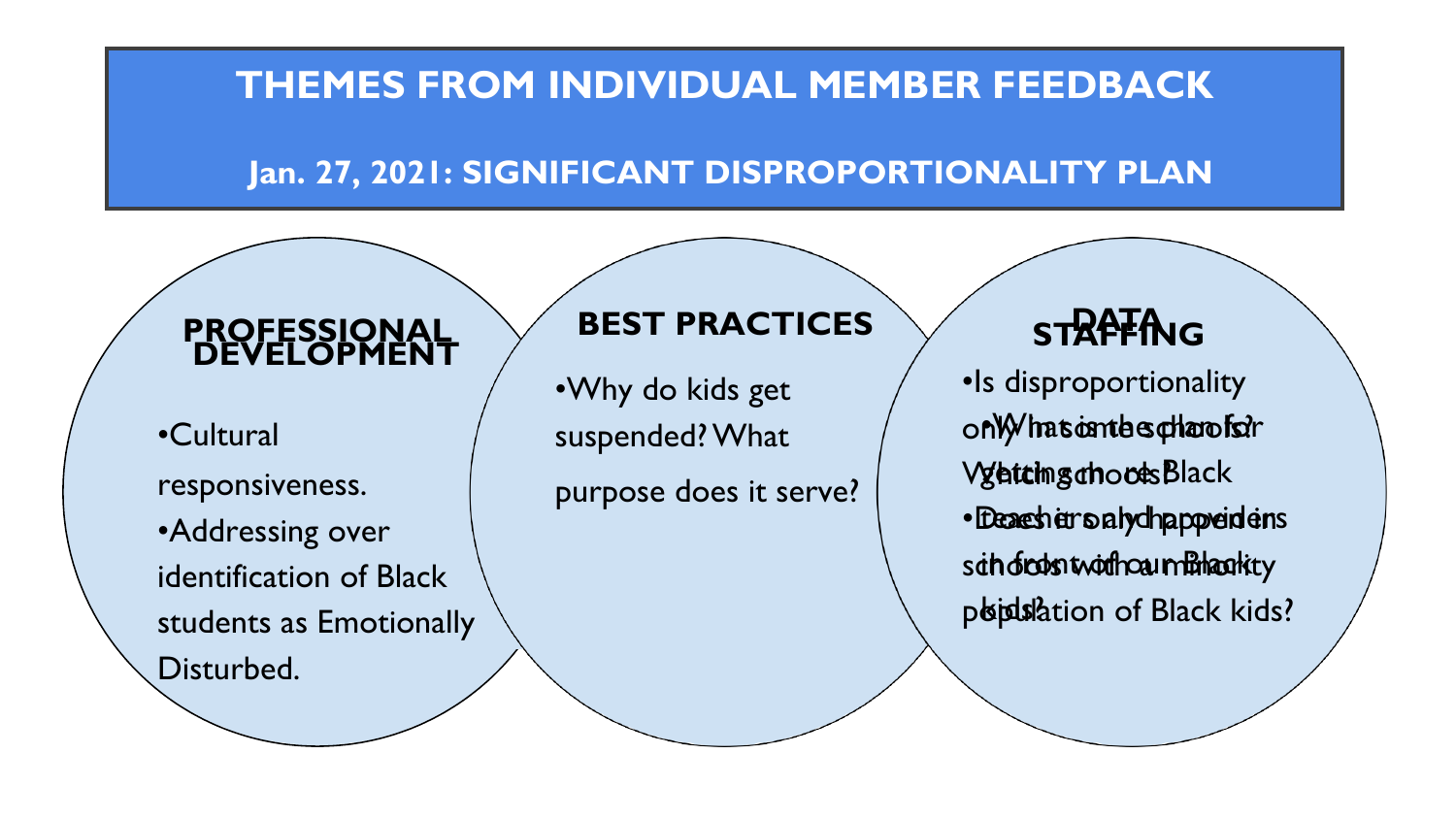#### **Jan. 27, 2021: SIGNIFICANT DISPROPORTIONALITY PLAN**



•What is the plan to get more Black teachers in front of students?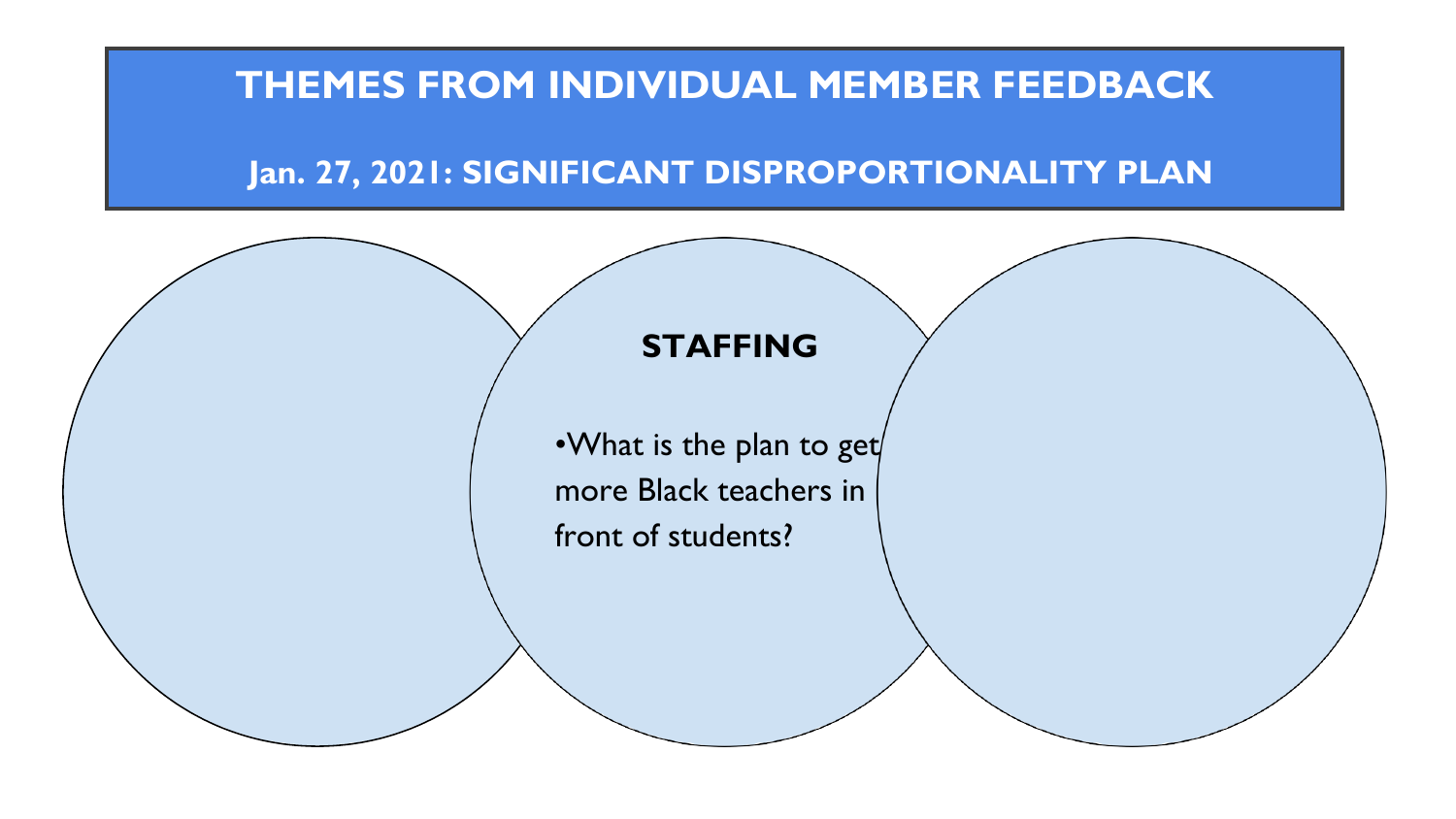### **Jan. 27, 2021: BEHAVIORAL SUPPORTSVIA DISTANCE LEARNING**

#### **BEST PRACTICES**

•Is there any data to show that the tools being used by the district as behavior supports during distance<sup>\</sup> learning are effective?

#### **BEST PRACTICES**

•Is there any guidance for teachers/providers on how to address the social emotional needs of students that causes the behaviors?

#### **ACCESS**

•How is the district addressing the challenges of behaviorists who don't speak Spanish who work with kids whose parents don't speak English?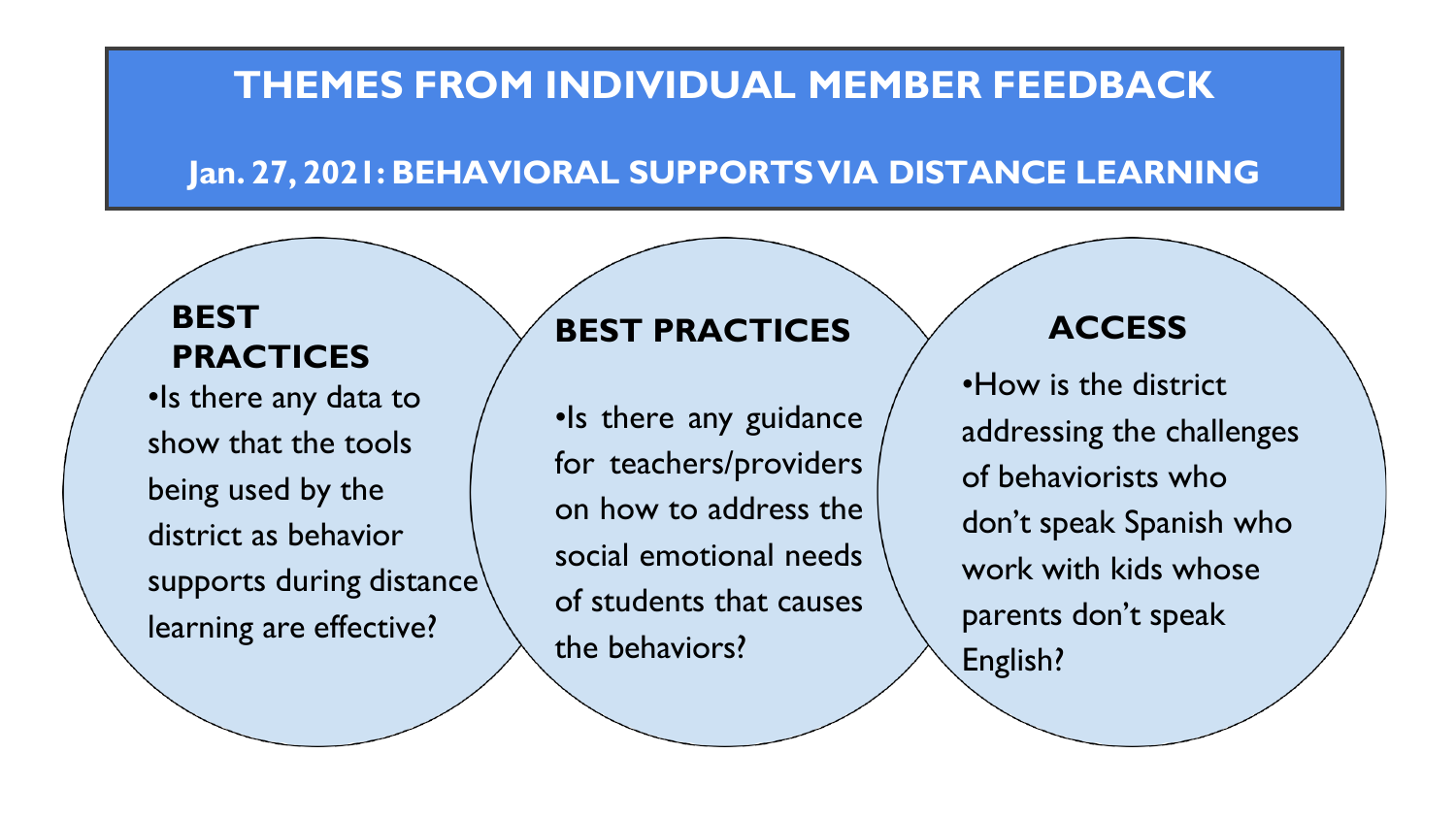### **Jan. 27, 2021: BEHAVIORAL SUPPORTSVIA DISTANCE LEARNING**

### **ACCESS & COMPLIANCE**

•Why is the district disallowing insured and willing NPA behaviorists to work in homes with kids whose families consent to this?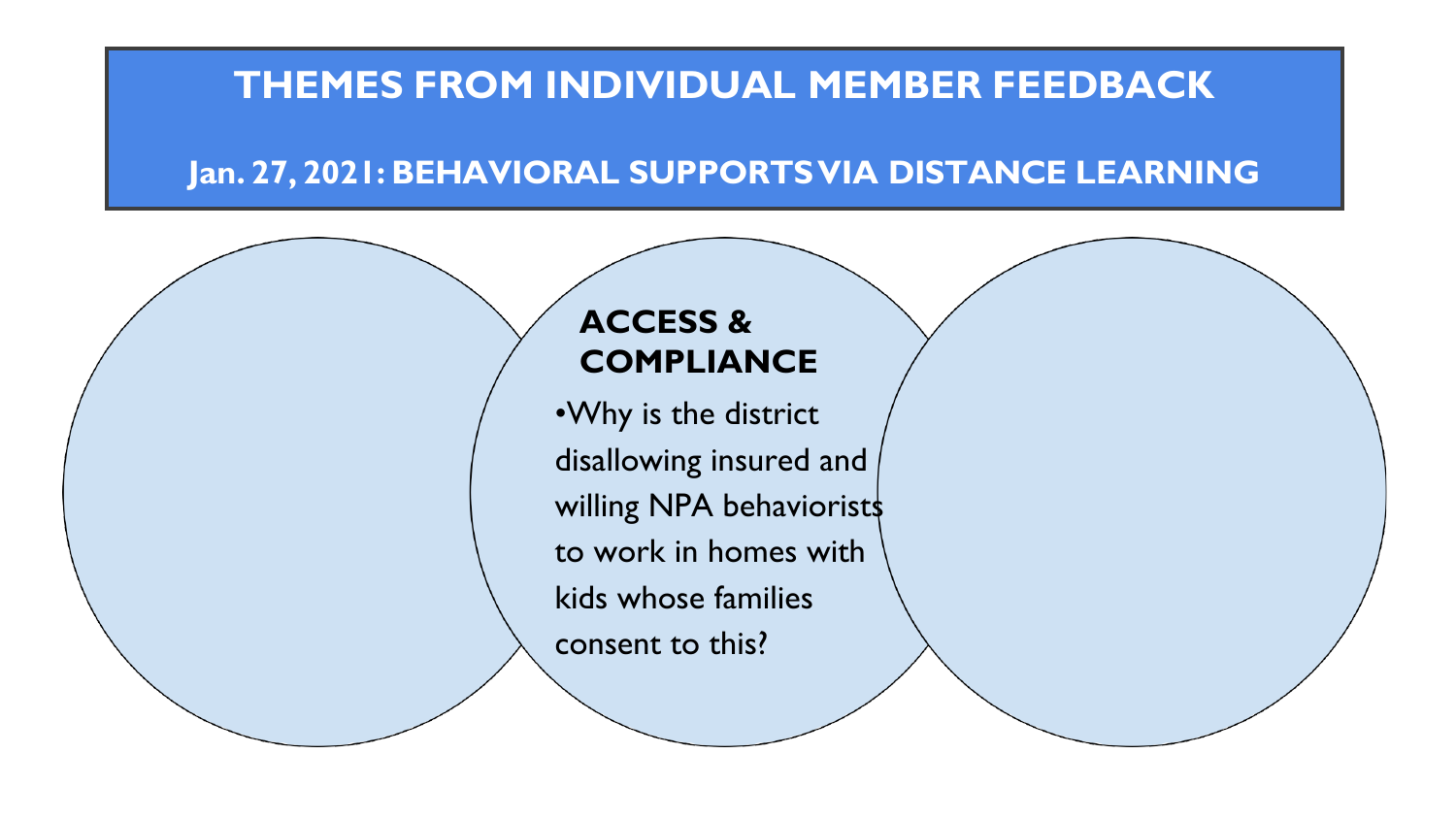#### **Feb. 16, 2021:VISITWITH BOARD MEMBERTANYA ORTIZ-FRANKLIN**

#### **ACCESS & COMPLIANCE**

•When are our special needs children going to be able to access in-person services and assessments and what is the plan?

#### **ACCESS & COMPLIANCE**

•Why is the district disallowing insured and willing NPA BIIs to work in homes with kids whose families consent to having them?

#### **ACCESS & ENGAGEMENT**

•Will parents be involved in the plan to resume in person services in a meaningful way?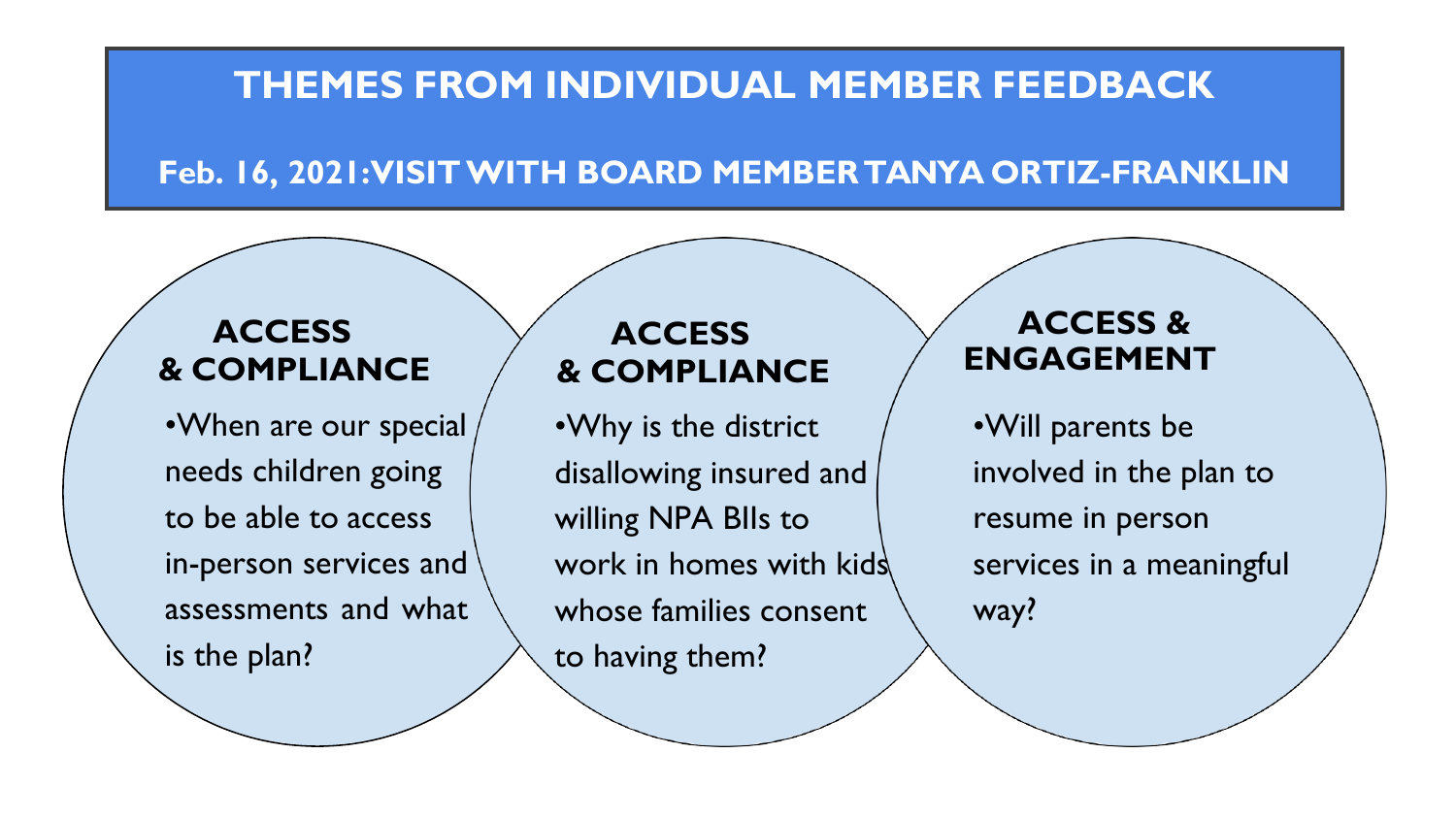#### **Feb. 16, 2021:VISITWITH BOARD MEMBERTANYA ORTIZ-FRANKLIN**

•Are the classrooms properly outfitted with plexiglass and any other precautions?

•How to ensure safety with large class sizes?

#### **SAFETY TRANSPORTATION DIGITALACCESS**

•With the reopening process, what is the protocol for students with special needs who need bus services?

•What is the district doing to do to help make the electronic signatures for IEPs more accessible for parents?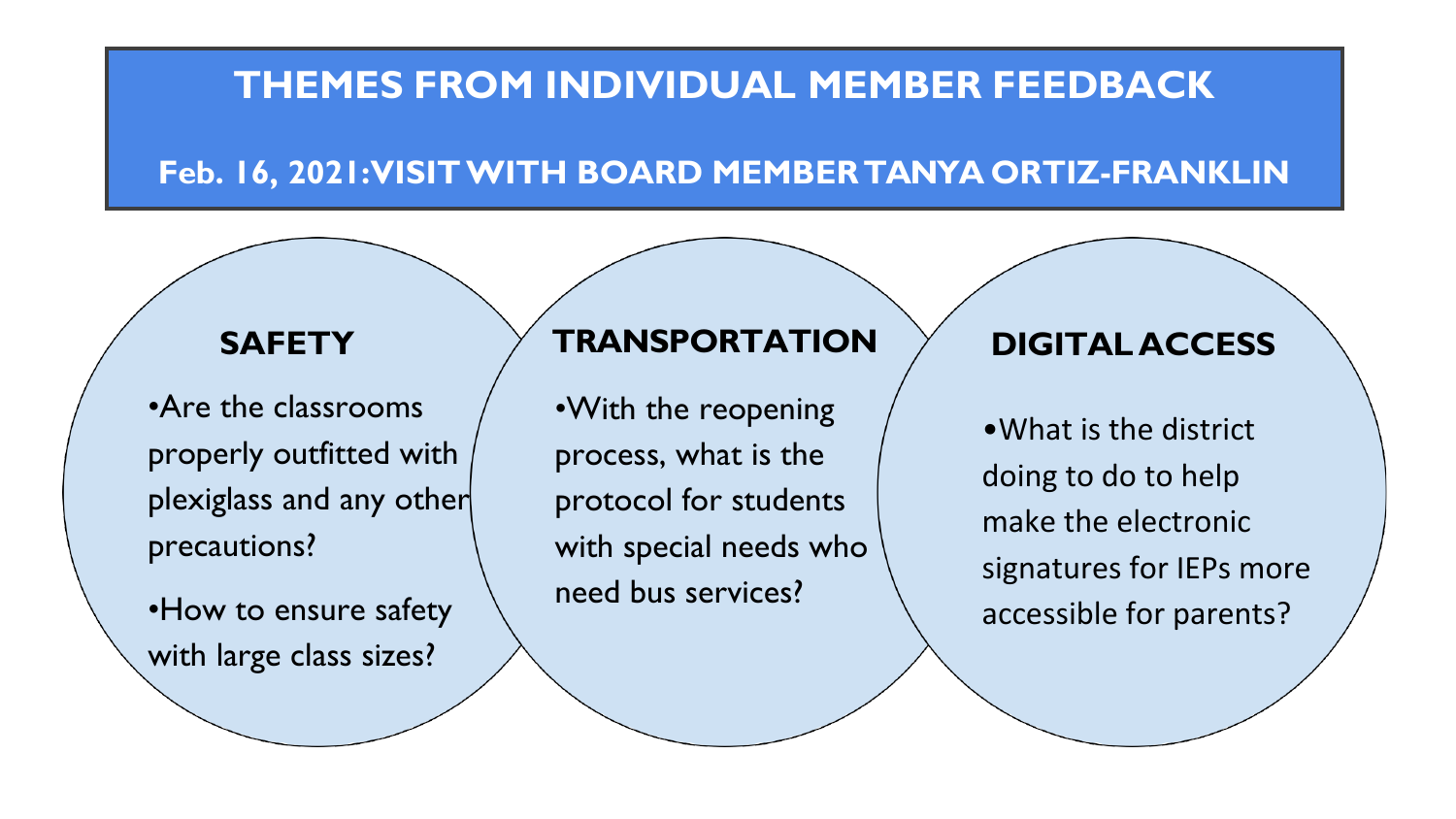#### **Feb. 16, 2021: DATA on SFSS (SPED) HOTLINE (213) 241-6701**

## **ACCESS TO INFO**

•Lack of knowledge and/ or technological access to hotline.

•District hasn't let parents know their kids are legally entitled to in person services.

#### **RESPONSIVENESS & COMPLIANCE**

•Parents feel that filing these complaints don't result in any action.

#### **DUE PROCESS INCREASE**

**•**Increase in due process expenditure has increased almost 3-fold in the past 6 years.How does this information correlate with SpEd hotline data?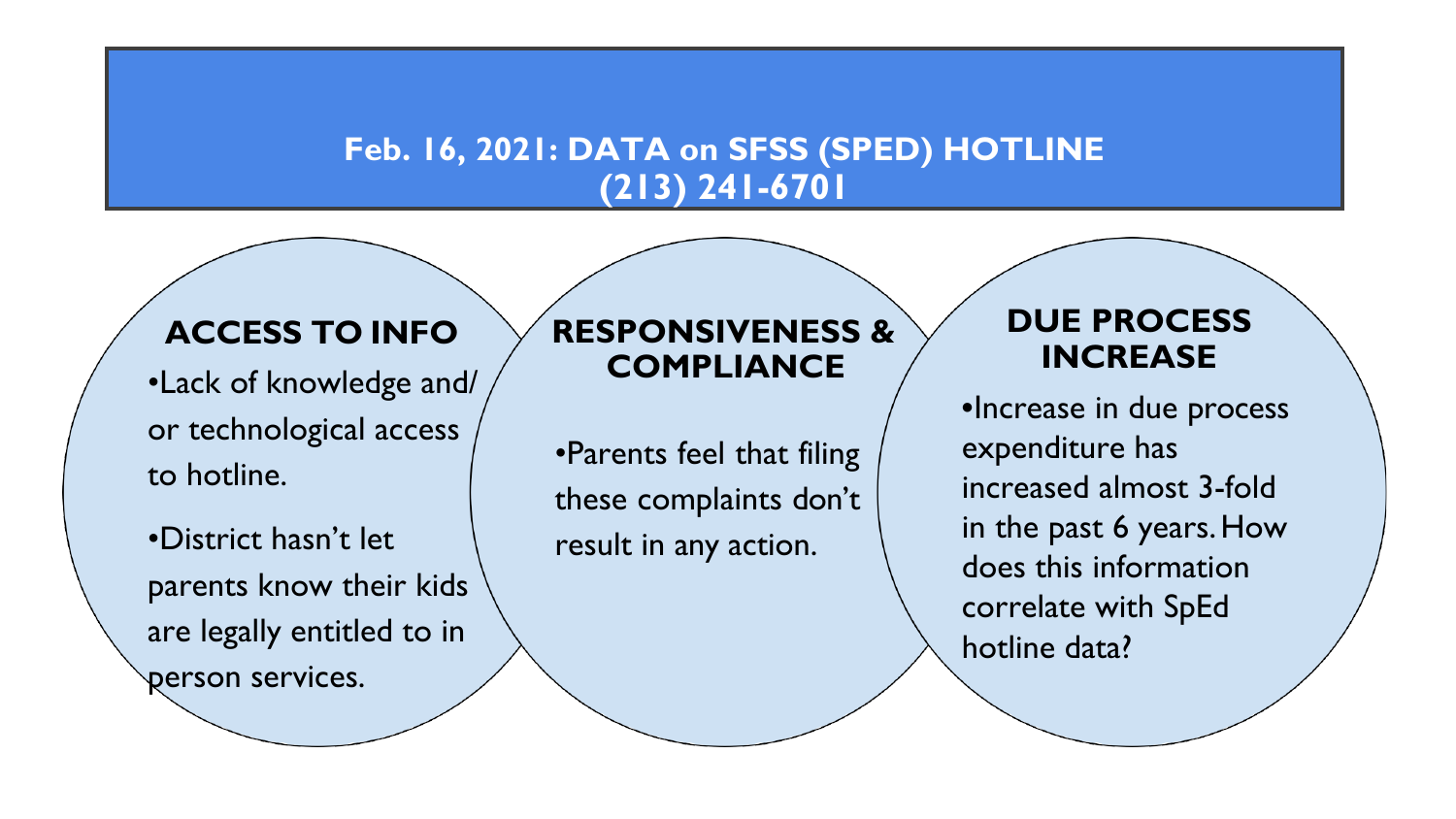#### **Feb. 16, 2021: DATA on SFSS (SPED) HOTLINE (213) 241-6701**

### **DATA & ENGAGEMENT**

•Is this data utilized to develop/adjust communication strategies to reach out to the parent and related stakeholders?

#### **DATA & ENGAGEMENT**

•How do we ensure that parent voice and student experience is clearly and meaningfully documented in district data?

#### **TRACKING DATA**

•How many of the calls received on the families hotline get referred to the SpEd hotline? Do calls to board members, local districts or comm. of schools get tracked?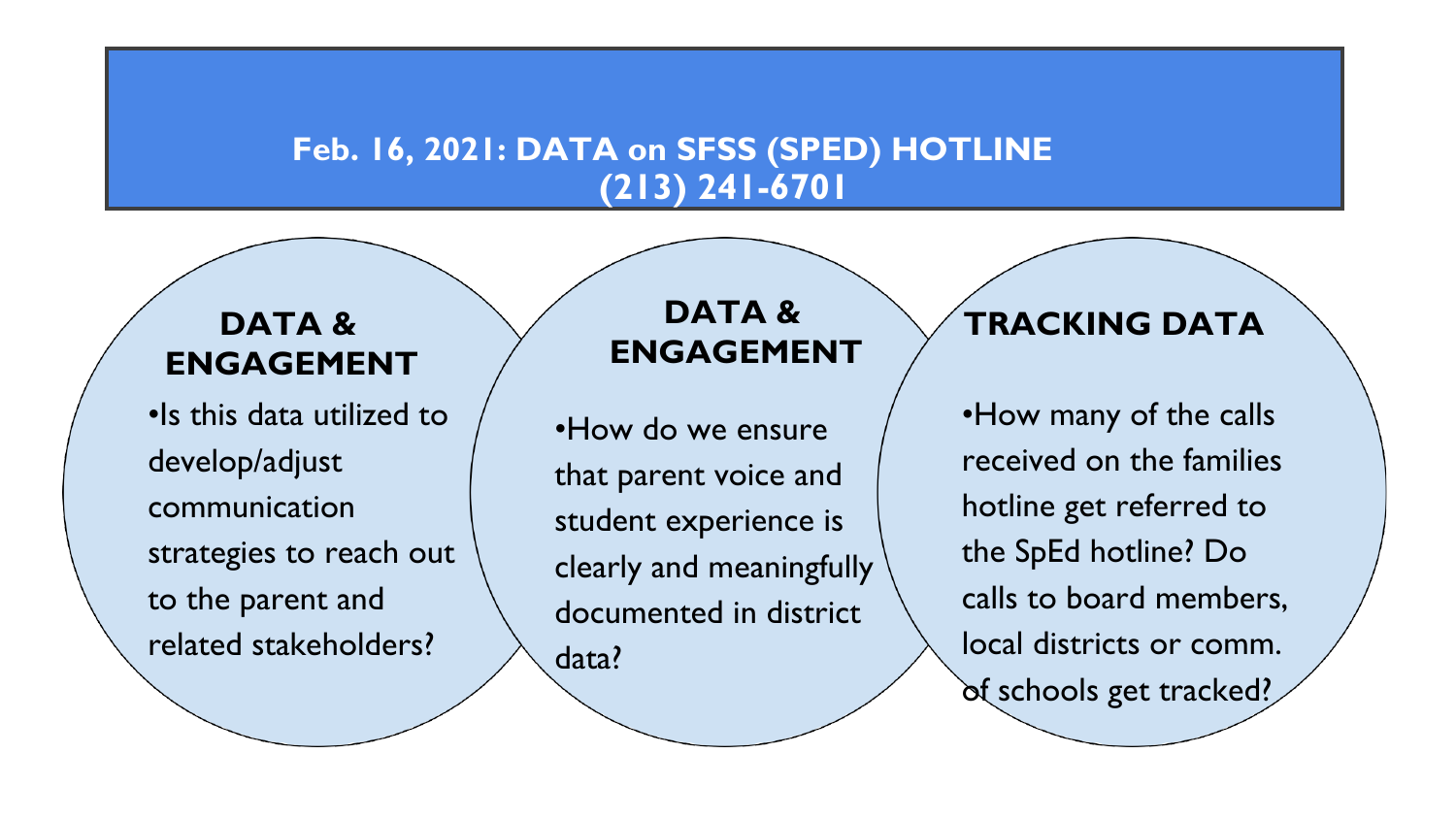#### **Feb. 16, 2021: DATA on SFSS (SPED) HOTLINE (213) 241-6701**

#### **COMMUNICATION**

•No email communications specifically about SpEd, despite many other communications from the district.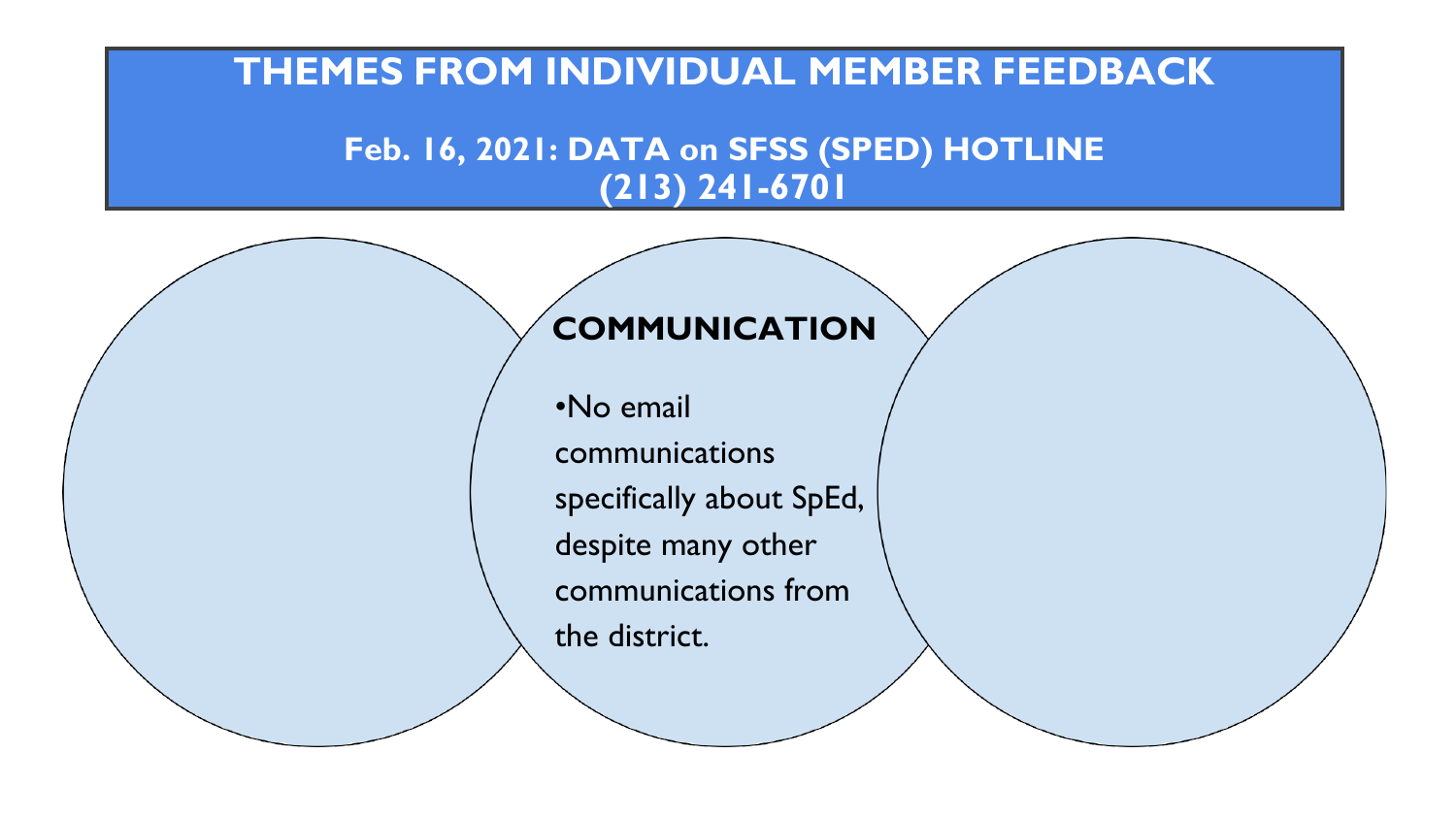#### **Feb. 16, 2021: District Office ofTransition Services Presentation**

•Lack of information or knowledge that DOTS programs exist. Lack of availability of DOTS teachers.

## **ACCESS PROGRAMMING ENGAGEMENT**

•More vocational certificate training.

•More options for work placement programs.

•Workplace readiness, social skills training

•How are students included in the process of planning their transition? Are they given training on their rights?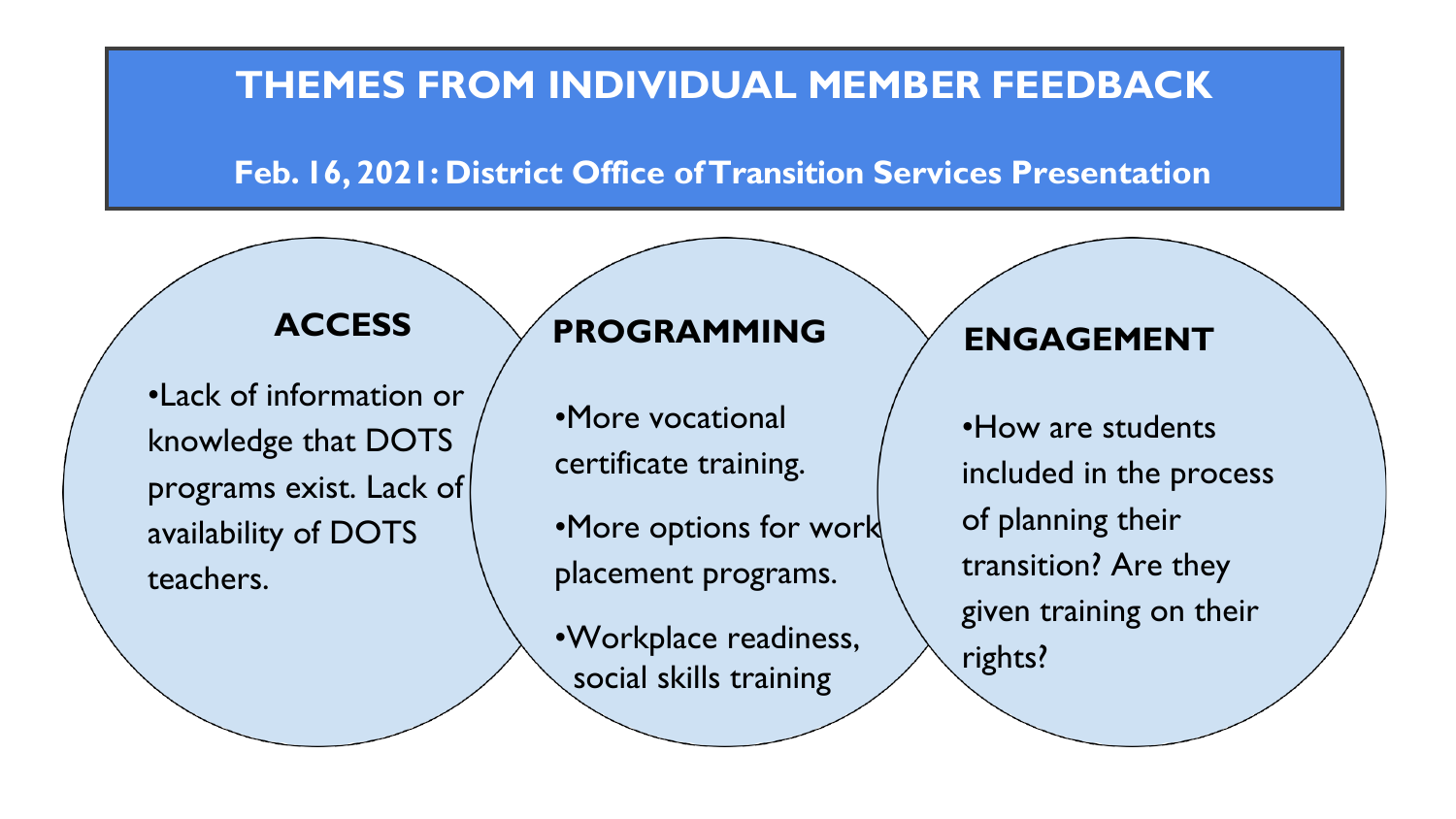## **CAC ACTIONS**

#### **Feb. 16, 2021: MOTIONTO REINSTALL SPED COMMITTEE**

#### **PARENT ENGAGEMENT**

•A motion was passed to request that the LAUSD School Board reinstate the Special Education Committee.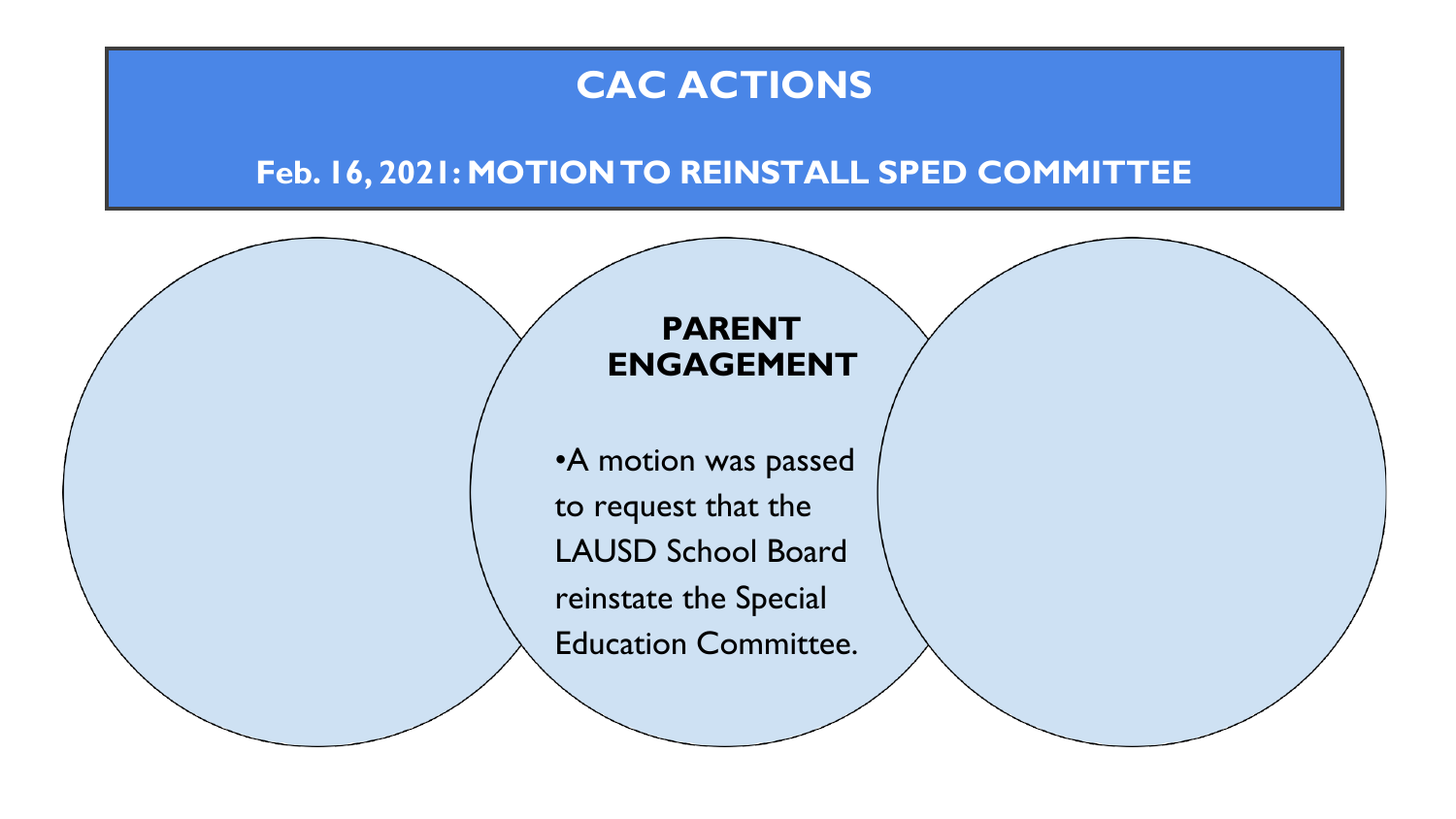## **DEEPENING OURWORK:AD HOC COMMITTEES & WORKING GROUPS**

#### **IEP AD HOC**

•Create IEP trainings by and for parents

#### **PARENT AMBASSADOR WORKING GROUP**

•Bring the CAC to every school site in LAUSD.

•Promote robust parent & community engagement around SpEd.

#### **BY LAWS AD HOC**

•Updating our bylaws